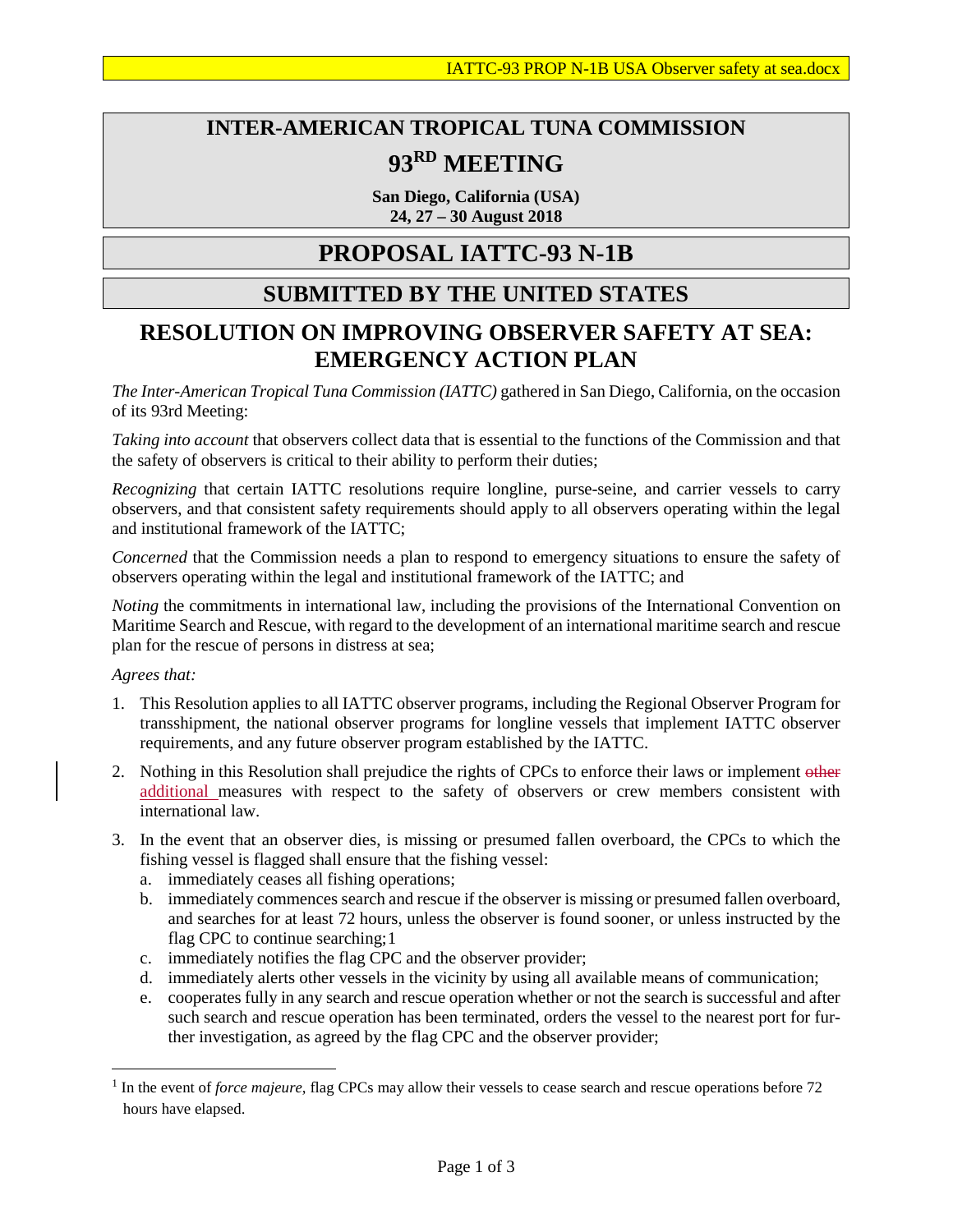- f. provides the report to the observer provider and appropriate authorities on the incident; and
- g. cooperates fully in any and all official investigations, and preserves any potential evidence and the personal effects and quarters of the deceased or missing observer.
- 4. In the event that an observer dies, the flag CPC shall require that the fishing vessel ensure that, to the extent practicable, the body is well-preserved for the purposes of an autopsy and investigation.
- 5. In the event that an observer suffers from a serious illness or injury that threatens his or her life and/or long-term health or safety, the CPC to which the fishing vessel is flagged shall ensure that the fishing vessel:
	- a. immediately ceases fishing operations;
	- b. immediately notifies the flag CPC and the observer provider;
	- c. takes all reasonable actions to care for the observer and provide any medical treatment available and possible on board the vessel, and where appropriate seek external medical advice;
	- d. where directed by the observer provider, if not already directed by the flag CPC, facilitates the disembarkation and transport of the observer to a medical facility equipped to provide the required care, as soon as practicable; and
	- e. cooperates fully in any and all official investigations into the cause of the illness or injury.
- 6. For the purposes of paragraphs 3 through 5, the flag CPC shall ensure that the appropriate Maritime Rescue Coordination Centre [\(http://sarcontacts.info\)](http://sarcontacts.info/), observer provider, and Director are immediately notified and provided a report on actions undertaken.
- 7. In the event that there are reasonable grounds to believe an observer has been assaulted, intimidated, threatened, or harassed such that their health or safety is endangered and the observer or the observer provider indicates to the CPC to which the fishing vessel is flagged that they wish for the observer to be removed from the fishing vessel, the CPC to which the fishing vessel is flagged shall ensure that the fishing vessel:
	- a. immediately takes action to preserve the safety of the observer and mitigate and resolve the situation on board;
	- b. notifies the flag CPC and the observer provider of the situation, including the status and location of the observer, as soon as possible;
	- c. facilitates the safe disembarkation of the observer in a manner and place, as agreed by the flag CPC and the observer provider, that facilitates access to any needed medical treatment; and
	- d. cooperates fully in any and all official investigations into the incident.
- 8. In the event that there are reasonable grounds to believe that an observer has been assaulted, intimidated, threatened, or harassed but neither the observer nor the observer provider requests that the observer be removed from the fishing vessel, the CPC to which the fishing vessel is flagged shall ensure that the fishing vessel:
	- a. takes action to preserve the safety of the observer and mitigate and resolve the situation on board as soon as possible;
	- b. notifies the flag CPC and the observer provider of the situation as soon as possible; and
	- c. cooperates fully in all official investigations into the incident.
- 9. If any of the events in paragraphs 3 through 7 occur, port CPCs shall facilitate entry of the fishing vessel to allow disembarkation of the observer and, to the extent possible, assist in any investigations if so requested by the flag CPC.
- 10. In the event that, after disembarkation from a fishing vessel of an observer, an observer provider identifies—such as during the course of debriefing the observer—a possible violation involving assault or harassment of the observer while on board the fishing vessel, the observer provider shall notify, in writing, the flag CPC and the Director, and the flag CPC shall: